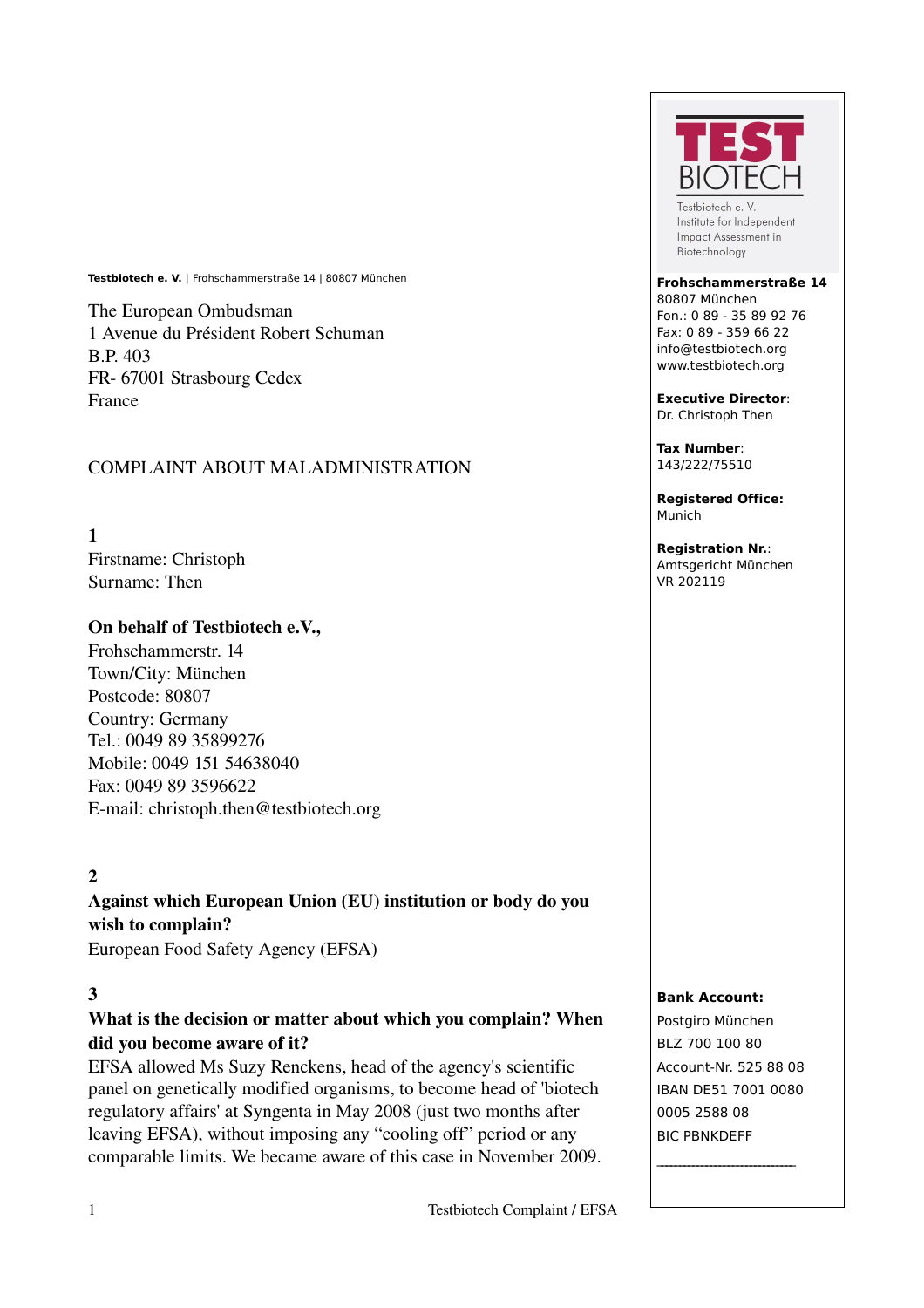#### 4

# What do you consider that the EU institution or body has done wrong?

Article 16 of the Staff Regulations stipulate that if the occupational activity envisaged "could lead to a conflict of interest" the Appointing Authority (in this case EFSA) may forbid the job move or "give its approval subject to any conditions it thinks fit". Ms Renckens move to become a leading lobbyist for one of the major biotech companies in Europe involves obvious risks of conflicts of interest.

The publication just-food quotes EFSA's Steve Pagani, who states that "Ms Renkens verbally informed EFSA of her new appointment." Although EFSA then had the right to "take appropriate action", the authority accepted Dr Renkens' assurances about her move and determined that this was unnecessary ["EFSA official's move to Syngenta poses 'considerable problem'", just-food, 23 November 2009].

Only in November 2009, after Testbiotech had criticised the case, EFSA contacted Ms Renckens and "reminded her of her obligations in relation to confidentiality". EFSA in its letter to MEP Jo Leinen argues that Renckens was not taking decisions on EFSA's scientific advice nor on authorisations or approvals and that there is therefore no problem. This reflects a far too narrow definition of conflicts of interest. In the case of Ms Renckens, EFSA should have introduced a lengthy cooling off period before she could move to work as lobbyist for Syngenta. At the very least she should have been instructed not to lobby to influence EFSA for a lengthy period of time. The European Commission regularly introduces such restrictions before authorising applications post-employment approval. It is unacceptable that EFSA failed to act to prevent conflicts of interest in the case of Ms Renckens, considering the agency's powers over food safety decisions in Europe. EFSA staff, as any other public officials, should be discouraged from negotiating future lobbying jobs while still in office, as this could influence their stance on issues affecting their future employers. In the first period after going through the revolving door, top decisionmakers can exploit their previous status to unduly influence their former staff and colleagues. Imposing a cooling-off period and other restrictions is therefore crucially important.

## 5

## What, in your view, should the institution or body do to put things right?

EFSA should acknowledge that it has failed to act to prevent conflicts of interest in the case of Ms Renckens' move to Syngenta. As the twoyear period within which officials need permission has still not passed, EFSA should immediately impose a ban on Ms Renckens lobbying to